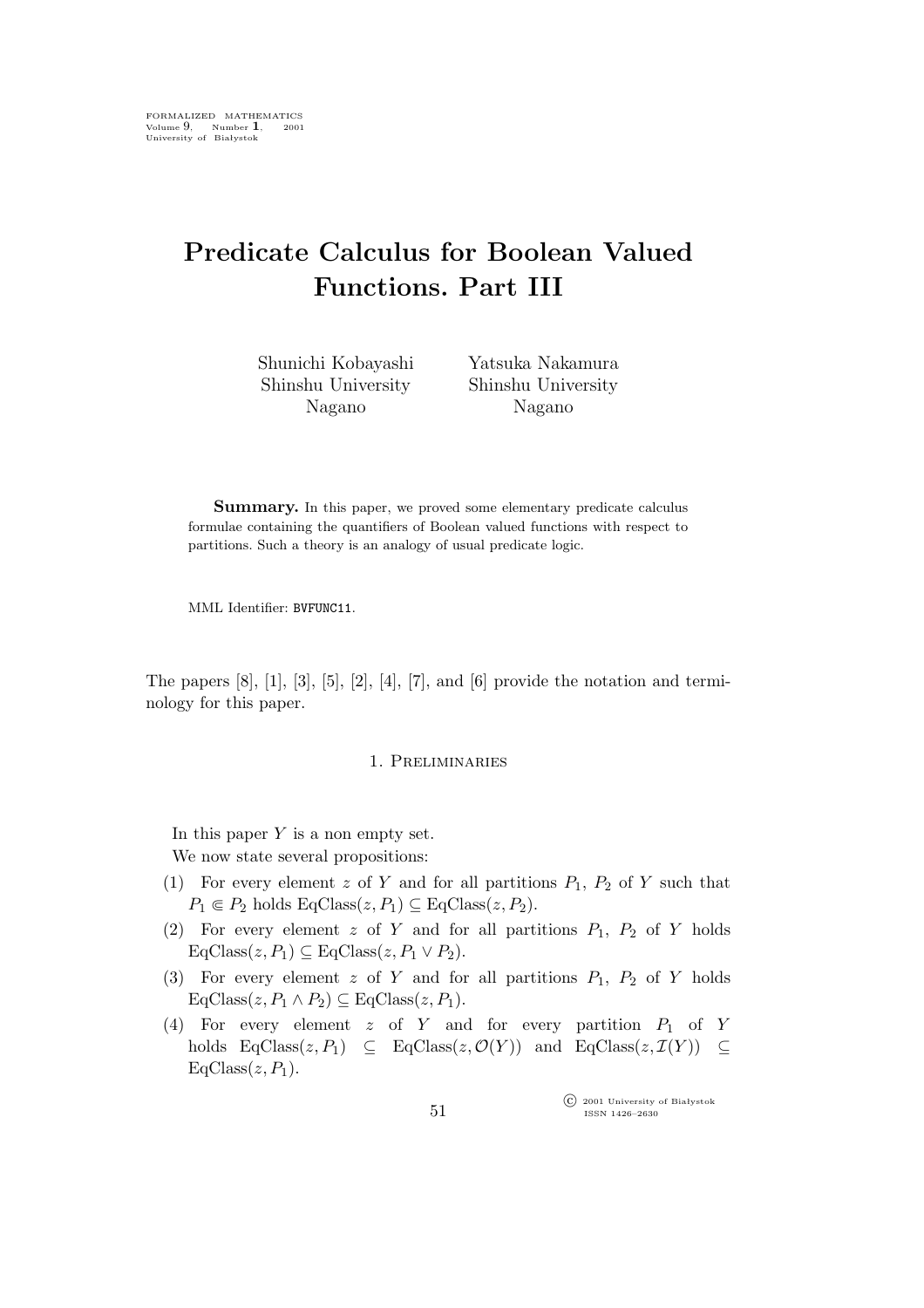## 52 shunichi kobayashi and yatsuka nakamura

- (5) Let G be a subset of PARTITIONS $(Y)$  and A, B be partitions of Y. Suppose G is an independent family of partitions and  $G = \{A, B\}$  and  $A \neq B$ . Let a, b be sets. If  $a \in A$  and  $b \in B$ , then  $a \cap b \neq \emptyset$ .
- (6) Let G be a subset of PARTITIONS $(Y)$  and A, B be partitions of Y. If G is a coordinate and  $G = \{A, B\}$  and  $A \neq B$ , then  $\bigwedge G = A \wedge B$ .
- (7) Let G be a subset of PARTITIONS $(Y)$  and A, B be partitions of Y. If G is a coordinate and  $G = \{A, B\}$  and  $A \neq B$ , then Comp $F(A, G) = B$ and  $CompF(B, G) = A$ .

## 2. Predicate Calculus

One can prove the following propositions:

- (8) Let a be an element of  $BVF(Y)$ , G be a subset of PARTITIONS $(Y)$ , and A, B be partitions of Y. If G is a coordinate and  $G = \{A, B\}$  and  $A \neq B$ , then  $\exists_{\forall_{a} A} G, B G \in \forall_{\exists_{a} B} G, A G$ .
- (9) Let a be an element of  $BVF(Y)$ , G be a subset of PARTITIONS $(Y)$ , and A, B be partitions of Y. If G is a coordinate and  $G = \{A, B\}$ , then  $\forall \forall a, A G, B G = \forall \forall a, B G, A G.$
- (10) Let a be an element of  $BVF(Y)$ , G be a subset of PARTITIONS(Y), and A, B be partitions of Y. If G is a coordinate and  $G = \{A, B\}$ , then  $\exists$ <sup>∃</sup> $\exists$ <sup>a</sup>, AG,B</sub>G =  $\exists$ <sup>∃</sup> $\exists$ <sup>a</sup>, B<sub>G</sub>,A</sub>G.
- (11) Let a be an element of  $BVF(Y)$ , G be a subset of PARTITIONS $(Y)$ , and A, B be partitions of Y. If G is a coordinate and  $G = \{A, B\}$  and  $A \neq B$ , then  $\forall \forall_{a,A} G, B} G \in \exists \forall_{a,B} G, A} G$ .
- (12) Let a be an element of  $BVF(Y)$ , G be a subset of PARTITIONS $(Y)$ , and A, B be partitions of Y. If G is a coordinate and  $G = \{A, B\}$  and  $A \neq B$ , then  $\forall \forall a, A, G, B$  $G \in \exists \exists a, B, G, A$ .
- (13) Let a be an element of  $BVF(Y)$ , G be a subset of PARTITIONS $(Y)$ , and A, B be partitions of Y. If G is a coordinate and  $G = \{A, B\}$  and  $A \neq B$ , then  $\forall \forall a, A, G, B$  $G \in \forall \exists a, B, G, A$ .
- (14) For every element  $a$  of  $BVF(Y)$  and for every subset  $G$  of PARTITIONS(Y) and for all partitions A, B of Y holds  $\forall \exists a \in G \mathbb{G}$ *∃∃*a,BG,AG.
- (15) Let a be an element of  $BVF(Y)$ , G be a subset of PARTITIONS $(Y)$ , and A, B be partitions of Y. If G is a coordinate and  $G = \{A, B\}$  and  $A \neq B$ , then  $\neg \exists \forall_{a,A} G, B} G \in \exists_{\exists_{\neg a,B} G, A} G$ .
- (16) Let a be an element of  $BVF(Y)$ , G be a subset of PARTITIONS $(Y)$ , and A, B be partitions of Y. If G is a coordinate and  $G = \{A, B\}$  and  $A \neq B$ , then  $\exists_{\neg \forall_{a,A}G,B}G \in \exists_{\exists_{\neg a,B}G,A}G.$